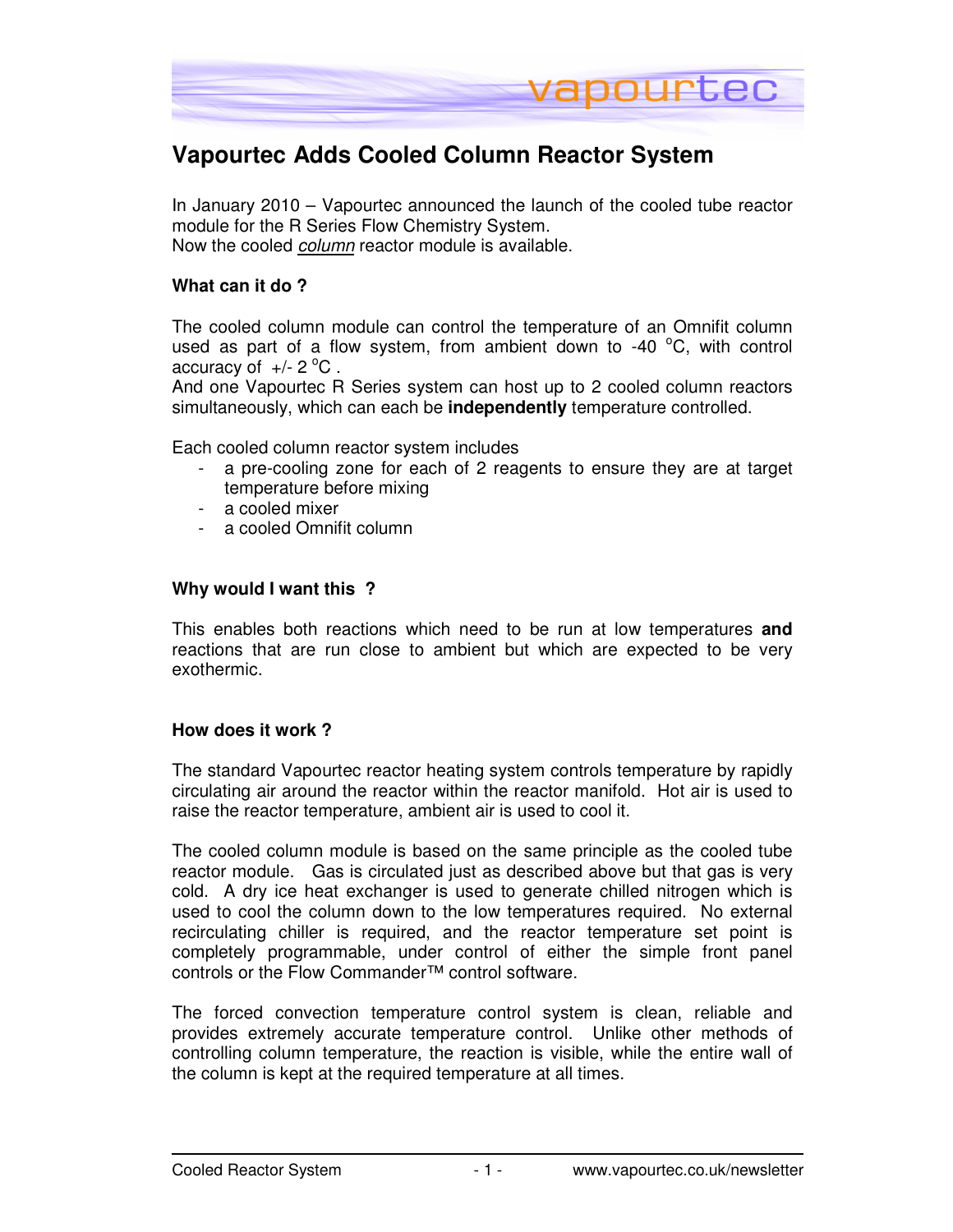

# **How well does the "forced convection" principle work ?**

Scientists are often sceptical at first.

However, this technology is more accurate than (for example) clamping a column between temperature controlled aluminium components.

The graph below shows a comparison between the Vapourtec heated column and another system based on the "heated clamp" method.



Each system was instructed to go to the next target temperature after it had reported reaching the previous target. Temperature was measured inside the column, in the actual liquid.

There are several key differences

- 1. The Vapourtec system moves between target temperatures far faster, saving time.
- 2. Because the other system reports on the clamp temperature, not the column temperature, it reports arrival at target prematurely when the column is still changing temperature. Vapourtec systems do not.
- 3. The other system does not ever correctly reach the target. That is, it reports clamp temperature but the contents of the column continue to lag. The Vapourtec heated column system reports column contents temperature correct to  $+/-1$ <sup>o</sup>C. The worst case error with the other system is in excess of  $10^{\circ}$ C.
- 4. The contents of the Vapourtec column are visible at all times.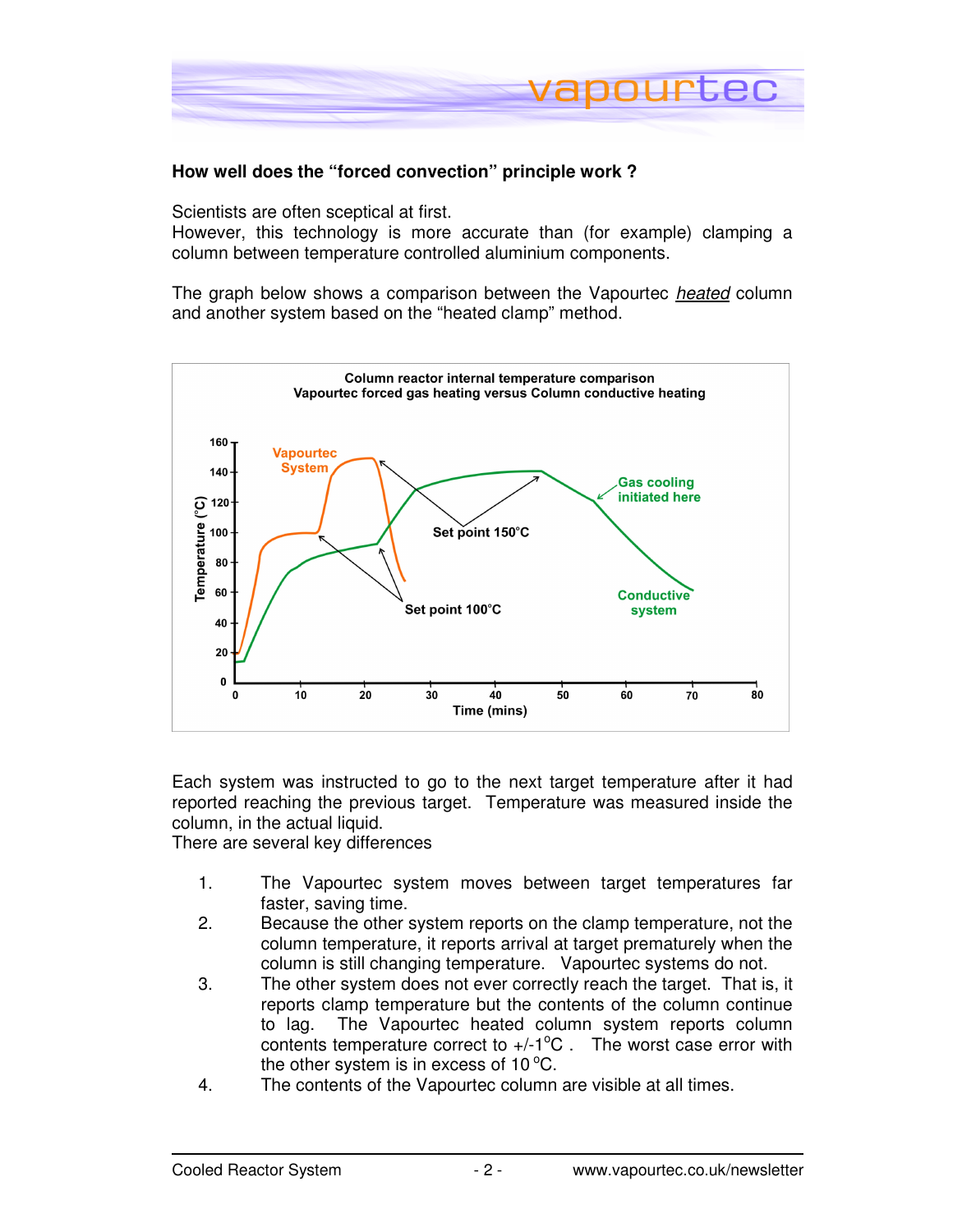

### **What else will I need to use this new module ?**

The cooled column reactor does not include the actual Omnifit column. A document explaining which Omnifit columns are supported is available on request.

You'll need access to dry ice, and a supply of dry nitrogen.

Your Vapourtec system may need upgrading to be compatible with the new module (see below) if it is older than Jan 2010.

No additional recirculating chiller, water supply or other cooling equipment is required.

# **FAQ**

#### Q **Why does it not use an external recirculating chiller ?**

A Feedback from users indicated that such chillers are often too bulky and can represent an inconvenience in a crowded lab. They can also represent a significant investment in a small group. Furthermore, if there are several cooled reaction stages to be cooled at different temperatures, that would require multiple recirculating chillers.

#### Q **How cold can the column temperature be set ?**

A Anything from ambient down to -40  $\mathrm{^{\circ}C}$ 

#### Q **How accurately does the system control temperature ?**

A  $+/- 2^{\circ}C$ 

#### Q **Will I still be able to see my reaction in the tube reactor ?**

A Yes, there is a viewing window in the reactor housing insulation.

#### Q **-40 <sup>o</sup>C is fairly cold. Doesn't it ice up ?**

A The reactor itself is surrounded by dry gas, all contained within a double insulated manifold. There will be some ice present at the cold gas entry point near the top but this is minimal.

#### Q **How many cooled column reactors can I use at the same time ?**

A Three of the four positions on the R4 reactor module can accept a cooled column reactor. Up to two cooled columns be used simultaneously.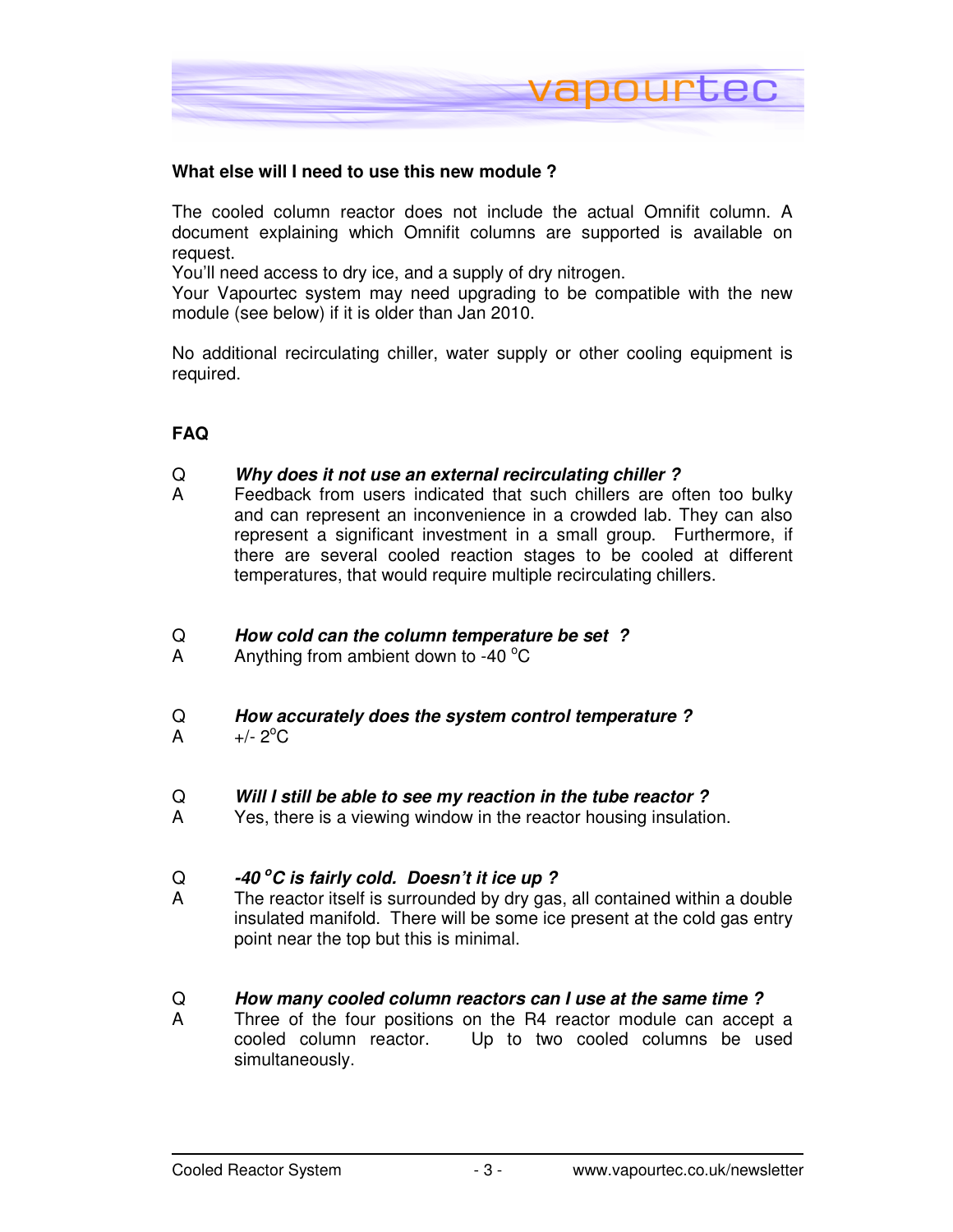

# Q **Are all the Vapourtec column manifolds available cooled ?**

A The standard *heated* column reactor manifold is available in three sizes, small/medium/large. However, the *cooled* manifold is only available in the medium and large sizes, which means that 6.6mm  $\varnothing$  x 50mm long Omnifit columns are not catered for.

# Q **Can the Flow Commander™ software control cooled column reactors the same way it controls other reactors ?**

A Yes. If you need, for example, to optimise a reaction over a range of sub ambient temperatures (or characterise the reaction kinetics) it works just the same as with temperatures above ambient. An upgrade will be required for FlowCommander™ software but this is free.

Flow Commander™ will show how hard the cooling system is working, too, which enables you to predict dry ice usage.

Of course, simple manual front panel control is available too – Flow Commander™ software is not obligatory.

# Q **I already have a system. Can it be upgraded ?**

A Systems that left the factory before the start of 2010 will need to be returned to base for an upgrade for either cooled column **or** tube reactors.

An onsite upgrade is not possible, unfortunately. Systems supplied after that date but before November 2010 (or which have already been upgraded during 2010 for cooled tube reactor use) may need a firmware upgrade in order to use cooled columns, but this can be done by the user onsite using a simple software utility and a supplied cable.

#### Q **What exactly will I need ?**

- A If your system does not need a back to base upgrade, but you have no cooled reactor equipment yet, you will need:
	- one chilled gas regulator system (simply plugs into the R4)
	- a single dry ice reservoir and gas tubing (stands on the bench)
	- a single cooled column manifold (snaps onto the front of the R4 like any other reactor manifold) and a suitable Omnifit column.

If a  $2<sup>nd</sup>$  reactor is to be cooled, the user can then add

- a second reservoir & gas tubing
- a second cooled column reactor manifold

If, however, you already have a cooled tube reactor(s), you will just need the cooled column manifold.